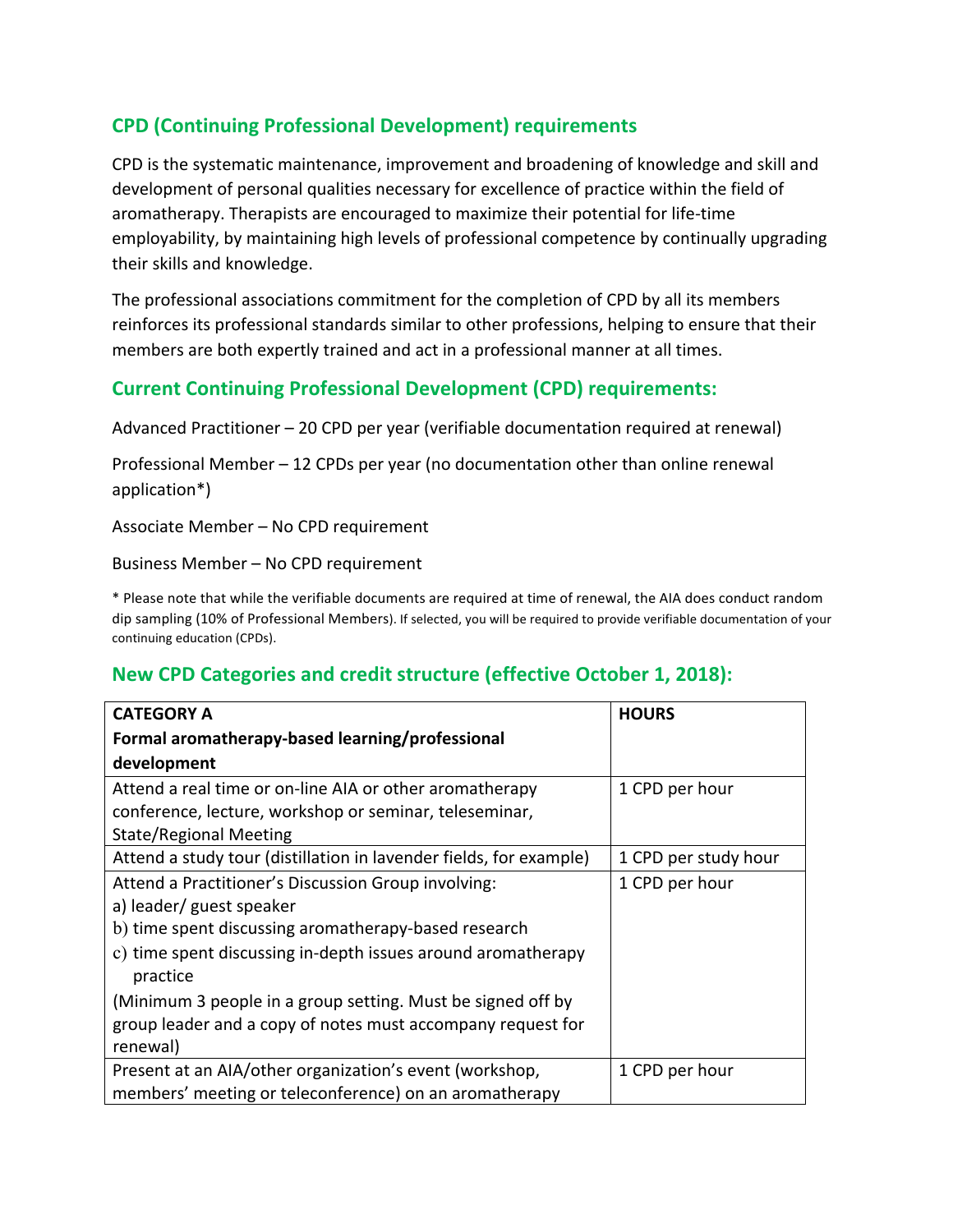| topic                                                                                                                    |                       |
|--------------------------------------------------------------------------------------------------------------------------|-----------------------|
| Take a course (real time or on-line) on aromatherapy, advanced<br>aromatherapy, massage, anatomy & physiology or health- | 1 CPD per hour        |
| related care as long as it includes aromatherapy (must have                                                              |                       |
| outcomes that are assessed formally)                                                                                     |                       |
| Read and reflect upon aromatherapy-based articles found in a                                                             | 1 CPD for 3 articles  |
| journal or industry magazine (Submit 100-word summary for                                                                | Maximum 3 CPDs        |
| each of 3 articles)                                                                                                      |                       |
| Read an aromatherapy book or professional development book                                                               | 2 CPD per book/video; |
| or watch a DVD or video. Submit 200-word summary for each                                                                | maximum 4 CPDs        |
| book, DVD or video and detail 3 new points that you learned                                                              |                       |
| from the material. (should be of a standard appropriate to your                                                          |                       |
| level)                                                                                                                   |                       |
| Author (or co-author) a published aromatherapy article in a                                                              | 3 CPDs per 750-word   |
| journal, magazine, a chapter in an edited book; a published                                                              | report;               |
| research paper, a book review for an aromatherapy journal or                                                             | Authoring will be     |
| magazine, an aromatherapy-based clinical/case study, or a                                                                | assessed on a case to |
| book.                                                                                                                    | case basis            |
| Listen to an aromatherapy pre-recorded podcast/webinar/etc.                                                              | 1 CPD per hour        |
| Submit summary for each podcast, and detail 3 new points that                                                            |                       |
| you learned from the material. (should be of a standard                                                                  |                       |
| appropriate to your level)                                                                                               |                       |
| Complete a case study series (this should involve at least 3                                                             | 5 CPD points          |
| treatments). It should be written up using the AIA case study                                                            |                       |
| format                                                                                                                   |                       |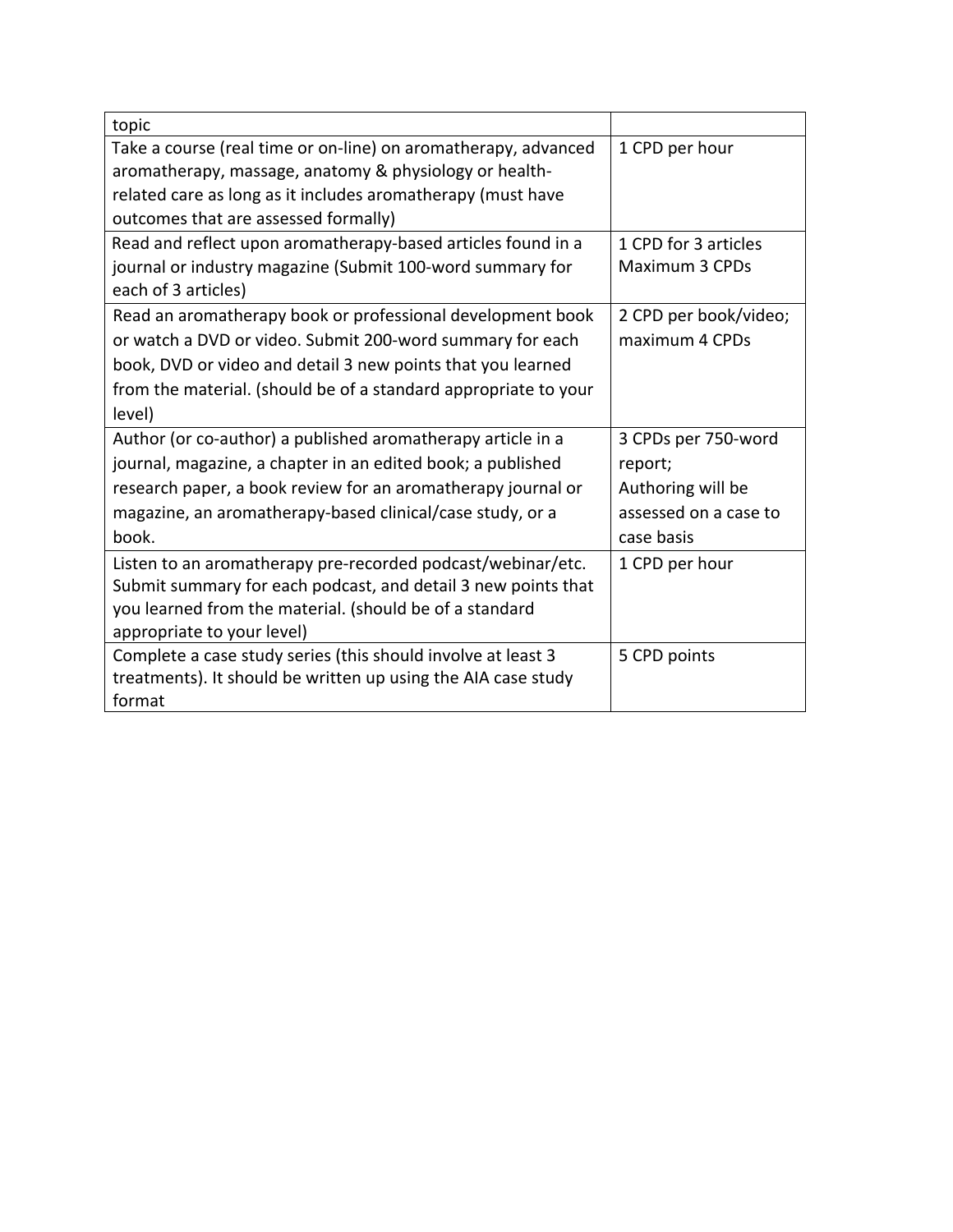| Conduct or be part of an aromatherapy research project.         | <b>TBA</b>         |
|-----------------------------------------------------------------|--------------------|
| Submitted an outline for consideration of CPD points award      |                    |
| Complete the ARC exam successfully                              | 3 CPDs             |
|                                                                 |                    |
| <b>CATEGORY B</b>                                               | <b>HOURS</b>       |
| Other accepted professional development                         |                    |
| Attend a (real time or on-line) non-aromatherapy course,        | 1 CPD per hour     |
| workshop or seminar related to aromatherapy business or         |                    |
| clinical work                                                   |                    |
| Other aromatherapy-focused activities submitted for             | 1 CPD per hour     |
| consideration. Please include a complete description of the CPD |                    |
| program and number of hours.                                    |                    |
| Complete a First Aid Course / CPR / AED                         | 3 CPDs             |
|                                                                 |                    |
| <b>CATEGORY C</b>                                               |                    |
| Other experienced based development                             |                    |
| Volunteer/Community work as an aromatherapy practitioner.       | 1 CPD per hour     |
| (Please provide verification of hours)                          |                    |
| Serve on AIA Board, AIA Representative or AIA committee; serve  | 1 CPD per 6 months |
| in similar capacity for other aromatherapy, holistic or health  | Max. 2 per year    |
| organization (must be active)                                   |                    |
| Participate in the ARC exam review committee                    | 2 CPDs per day     |
| Mentoring, supervising or buddying another aromatherapist       | 1 CPD per hour     |
|                                                                 | Maximum 4 per year |

#### **Notes:**

#### **APAIA Members:**

- A minimum of 20 CPD hours are required each year for APAIA members.
- 10 hours of CPDs originating from Category A, the rest may come from categories A, B or C.
- At the end of each membership year any additional learning from Category A may be carried forward to the following years, with a maximum of 10 CPDs carried forward.
- CPDs must be accrued over a one-year period from (anniversary) date of membership and the CPD application form must be submitted with your membership renewal
- Submit verifiable proof to support each request for CPDs.

#### **Professional Members**

- A minimum of 12 CPD hours of are required each year for Professional members.
- 6 hours of CPDs originating from Category A, the rest may come from categories A, B or C.
- At the end of each membership year any additional learning from Category A maximum of 6 CPDs may be carried forward to the following year.
- CPDs must be accrued over a one-year period from (anniversary) date of membership